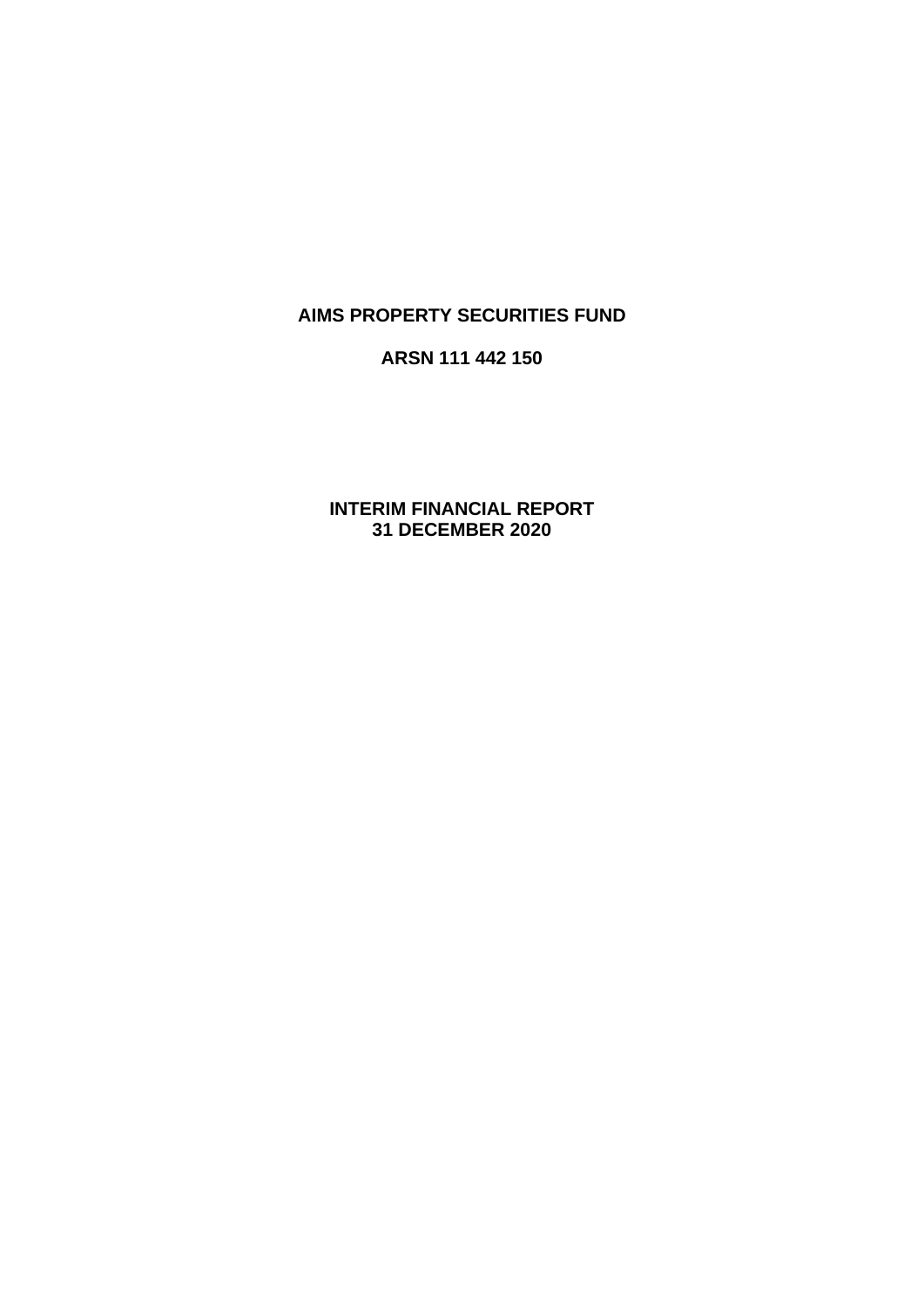# **FOR THE HALF-YEAR ENDED 31 DECEMBER 2020**

# **CONTENTS**

| Directors' Report                                          | 3  |
|------------------------------------------------------------|----|
| Auditor's Independence Declaration                         | 6  |
| Statement of Profit or Loss and Other Comprehensive Income |    |
| <b>Statement of Financial Position</b>                     | 8  |
| Statement of Changes in Equity                             | 9  |
| <b>Statement of Cash Flows</b>                             | 10 |
| Notes to the Interim Financial Statements                  | 11 |
| Directors' Declaration                                     | 20 |
| Independent Auditor's Review Report                        | 21 |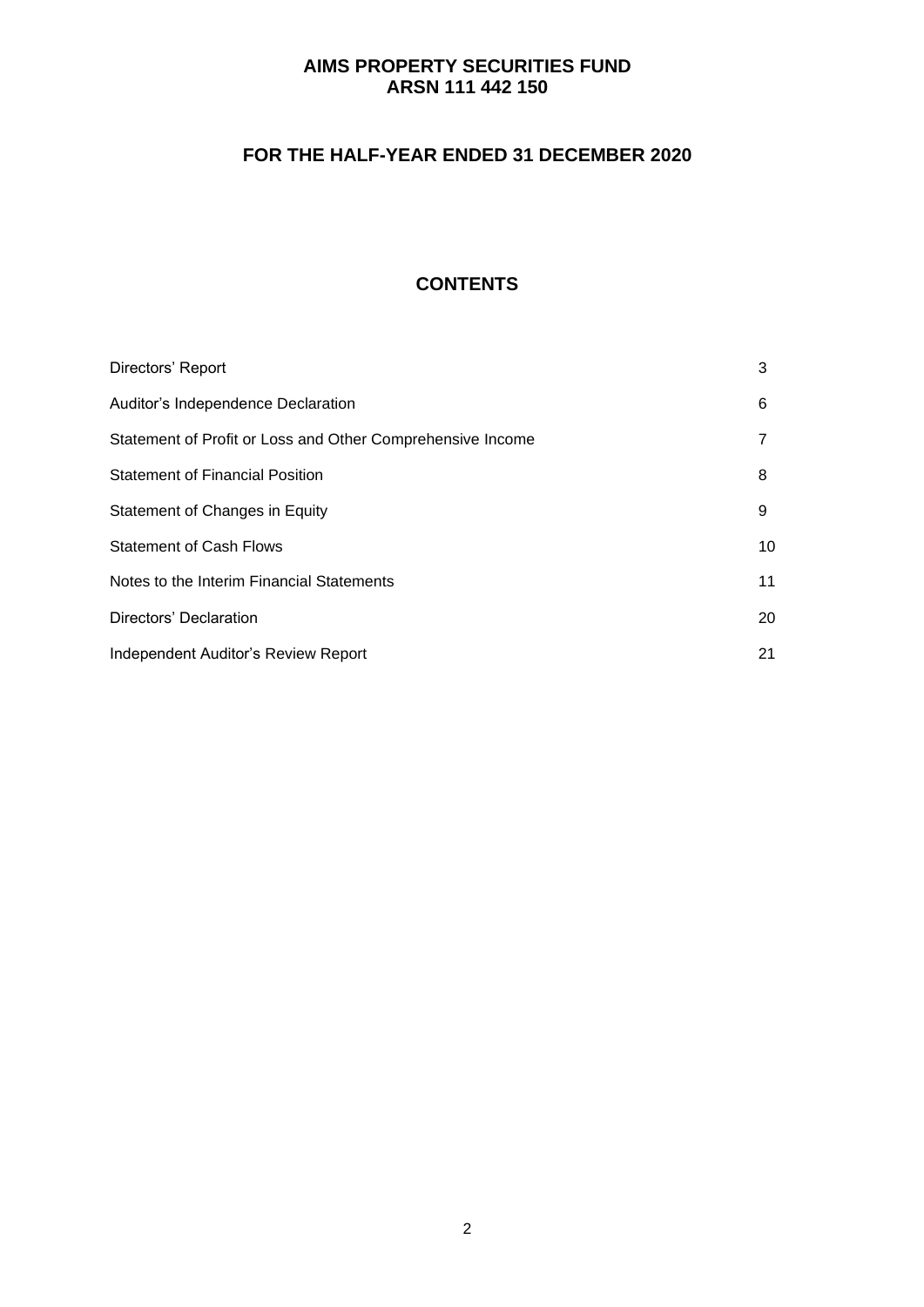## **DIRECTORS' REPORT**

### **FOR THE HALF-YEAR ENDED 31 DECEMBER 2020**

The Directors of AIMS Fund Management Limited, the Responsible Entity of AIMS Property Securities Fund ("the Fund"), present their report together with the interim financial report of the Fund for the half-year ended 31 December 2020.

The Responsible Entity's registered office and principal place of business is Level 41, 259 George Street, Sydney, NSW 2000.

#### **Directors**

The Directors of the Responsible Entity at any time during or since the end of the financial period are shown below. Directors were in office to the date of the report unless otherwise stated:

| <b>Name</b>     | <b>Title / Position Held</b>                                                                 |
|-----------------|----------------------------------------------------------------------------------------------|
| Mr George Wang  | Executive Chairman                                                                           |
| Mr Richard Nott | Non-Executive Independent Director & Chairman of the Audit, Compliance<br>and Risk Committee |
| Mr John Love    | Non-Executive Independent Director                                                           |

#### **Principal Activities**

The Fund is a registered management investment scheme domiciled in Australia. The Fund is listed on both the Australian Securities Exchange Limited (ASX) and the Singapore Exchange Limited (SGX). The investment objective of the Fund is to provide investors with regular quarterly income and the potential for long term capital growth. During the year, the Fund held investments in a portfolio of property related securities diversified by property sectors, geographic locations and fund managers.

#### **Results and Review of Operations**

#### *Operations*

The net loss before finance costs for the period ended 31 December 2020 is \$159,000 (December 2019: gain \$1,100,000). This result includes the loss in fair value of investments of \$192,000 (December 2019: gain \$405,000).

#### *Performance*

The performance of the Fund is represented by the aggregation of the percentage capital growth and percentage distribution of income to Australian registered Unitholders and Singaporean registered Unitholders respectively, in the following table:

|                            |                    | <b>ASX listed Units</b> |                    | <b>SGX listed Units</b> |
|----------------------------|--------------------|-------------------------|--------------------|-------------------------|
|                            | Half-year<br>ended | Half-year<br>ended      | Half-year<br>ended | Half-year<br>ended      |
|                            | $31 - Dec$         | 31-Dec                  | $31 - Dec$         | $31 - Dec$              |
|                            | 2020               | 2019                    | 2020               | 2019                    |
|                            | $\%$               | %                       | %                  | %                       |
| <b>Distribution Return</b> |                    | 0.89                    | ٠                  | 0.87                    |
| <b>Growth Return</b>       | 8                  | 3.9                     | 22.32              | 7.19                    |
| <b>Total Return</b>        | 8                  | 4.79                    | 8.06               | 8.06                    |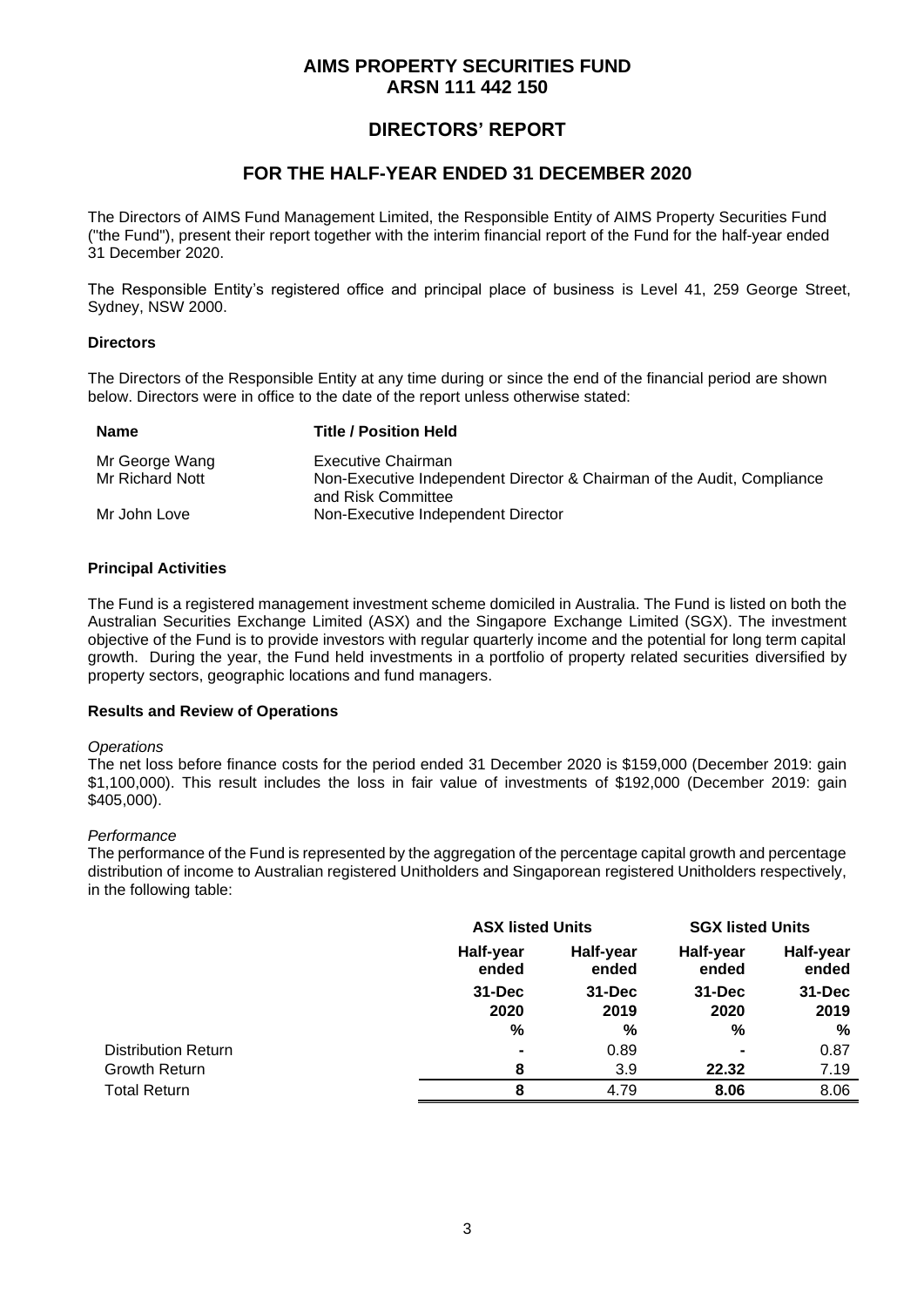## **DIRECTORS' REPORT**

### **FOR THE HALF-YEAR ENDED 31 DECEMBER 2020**

#### **Results and Review of Operations (cont.)**

The distribution return is calculated on the basis of the gross distribution to Unitholders before deducting any withholding tax which may be applicable. The growth return relates to the movement between closing trade prices on the respective ASX and SGX as at 31 December 2020 and the closing trade prices on 30 June 2020. The market price of the Fund's Units (as represented by the closing trade price) on the ASX as at 31 December 2020 was \$1.35 (30 June 2020: \$1.25). The market price of the Fund's units on the SGX as at 31 December 2020 was SGD\$1.37 (30 June 2020: SGD\$1.12).

Returns have been calculated after fees and assuming reinvestment of distributions within Australia, in accordance with IFSA Standard 6.00 *Product Performance - calculation and presentation of returns.*  Reinvestment of distributions is not available to Singaporean Unitholders whose registered address with The Central Depository (Pte) Limited is outside Australia.

#### *Value of the Fund's assets*

The Fund's total assets were valued at \$109,309,000 as at 31 December 2020 (30 June 2020: \$109,480,000) in accordance with the accounting policies set out in Note 2 of the interim Financial Report. The net tangible asset value was \$2.45 per ordinary unit (30 June 2020: \$2.46 per unit). The net tangible asset calculation excludes the Deferred Units on issue.

#### **Distributions Paid or Recommended**

In May 2020, the Fund announced that due to the uncertainty of the current market conditions as a result of the COVID-19 pandemic, in the best interests of the Fund's unitholders, the prudent course of action is to cease distributions from the June quarter onwards.

#### **Significant Changes in State of Affairs**

Other than as noted in "Results and Review of Operations", there were no significant changes in the state of affairs of the Fund which occurred during the half-year ended 31 December 2020.

#### **After Balance Date Events**

As reported to unit holders on 5 February 2021, the trustee of the Fund's underlying investment in the AIMS Property Fund (Laverton), received communication on 4 February 2021 that the single tenant of the asset owned by the AIMS Property Fund (Laverton), being Autocare Services Pty Limited, was placed under voluntary administration.

FTI Consulting have been appointed as the administrators and they estimate that a review of the Autocare Services Pty Limited business will take approximately three months. The administrators have indicated in writing that rental payments will continue from the date of their appointment, until further notice.

As at 30 June 2020, AIMS Property Fund (Laverton) made up 22% of the Fund's total Net Asset Value and contributed 49% to the Fund's distribution income. The asset owned by AIMS Property Fund (Laverton) is categorised as industrial.

The Responsible Entity will be closely monitoring the progress of the review by FTI Consulting and will provide further material information to the market, as and when it becomes available.

Aside from the above, there have not been any other events of a material and unusual nature likely in the opinion of the Responsible Entity, to significantly affect the operations of the Fund, the results of the operations, or the state of affairs of the Fund, in future financial years.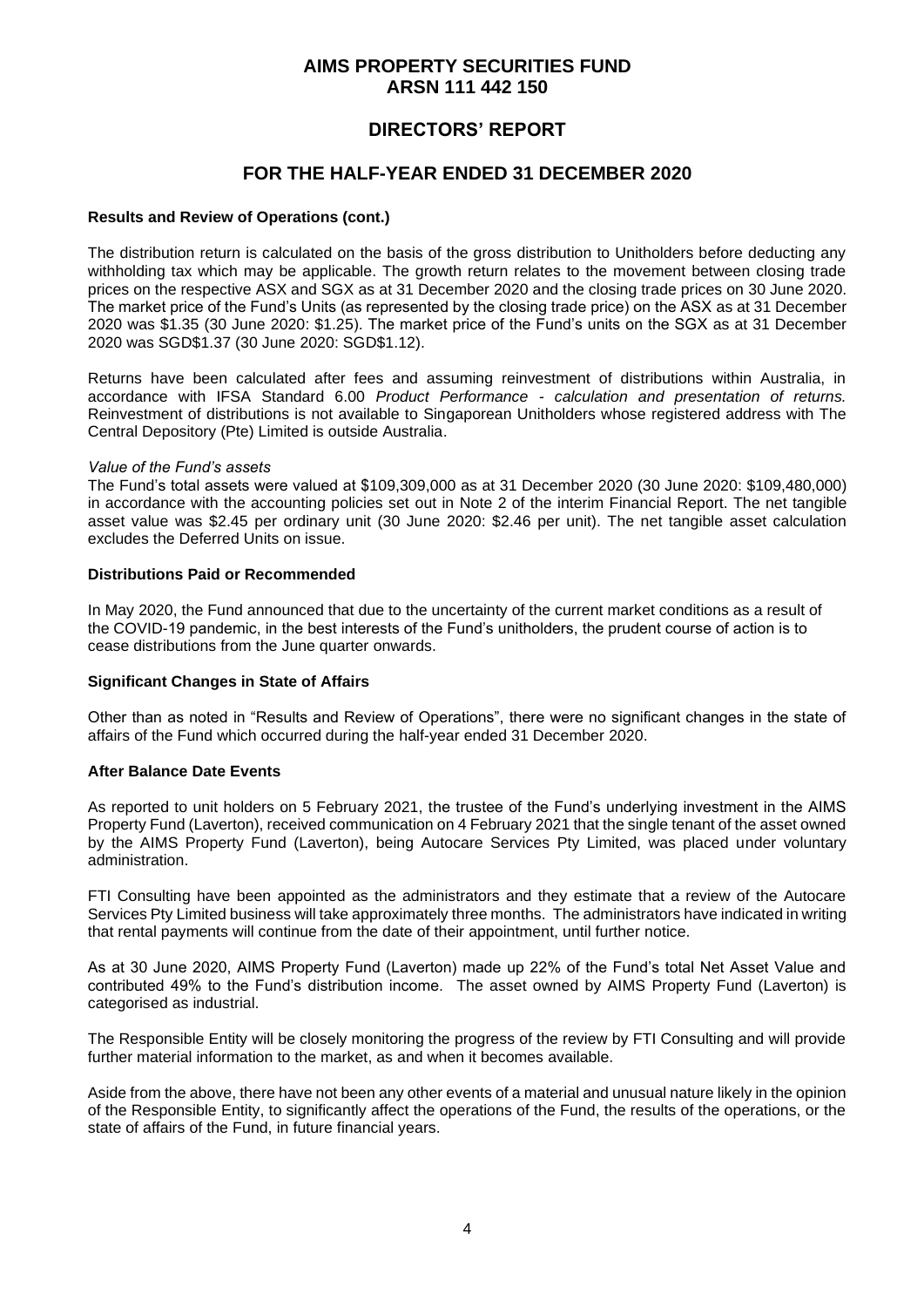## **DIRECTORS' REPORT**

### **FOR THE HALF-YEAR ENDED 31 DECEMBER 2020**

#### **Rounding of amounts**

The Fund is of a kind referred to in ASIC Corporations (Rounding in Financial/Directors' Reports) instrument 2016/191, and in accordance with that instrument, amounts in the financial report and directors' report have been rounded off to the nearest thousand dollars, unless otherwise stated.

#### **Auditor's Independence**

The auditor's independence declaration is set out on page 6 and forms part of the directors' report for the halfyear ended 31 December 2020.

Signed in accordance with a resolution of the Directors of AIMS Fund Management Limited:

Mr George Wang Executive Chairman

**Dated this 23 th day of February 2021**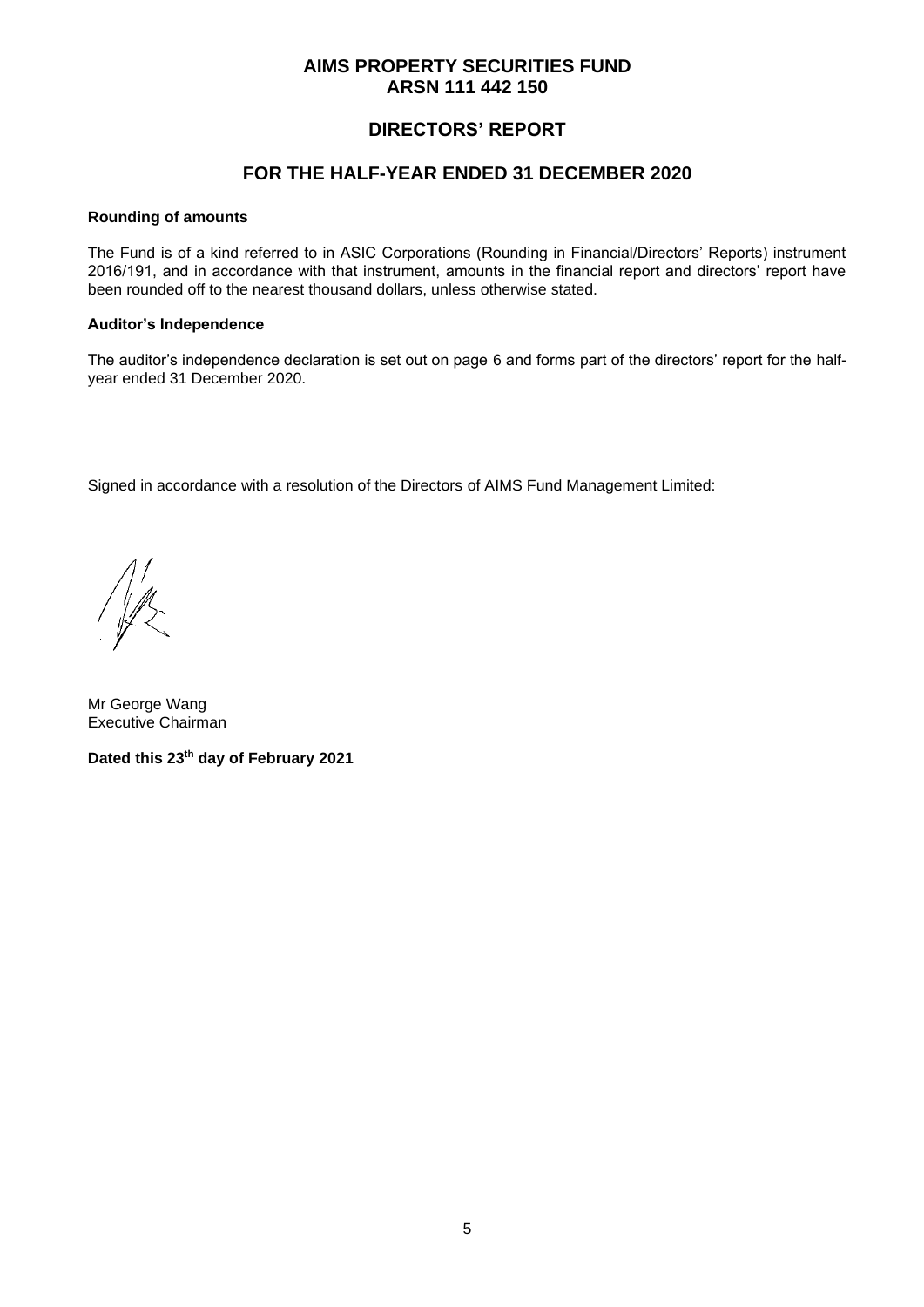# **AUDITOR'S INDEPENDENCE DECLARATION**

# **FOR THE HALF-YEAR ENDED 31 DECEMBER 2020**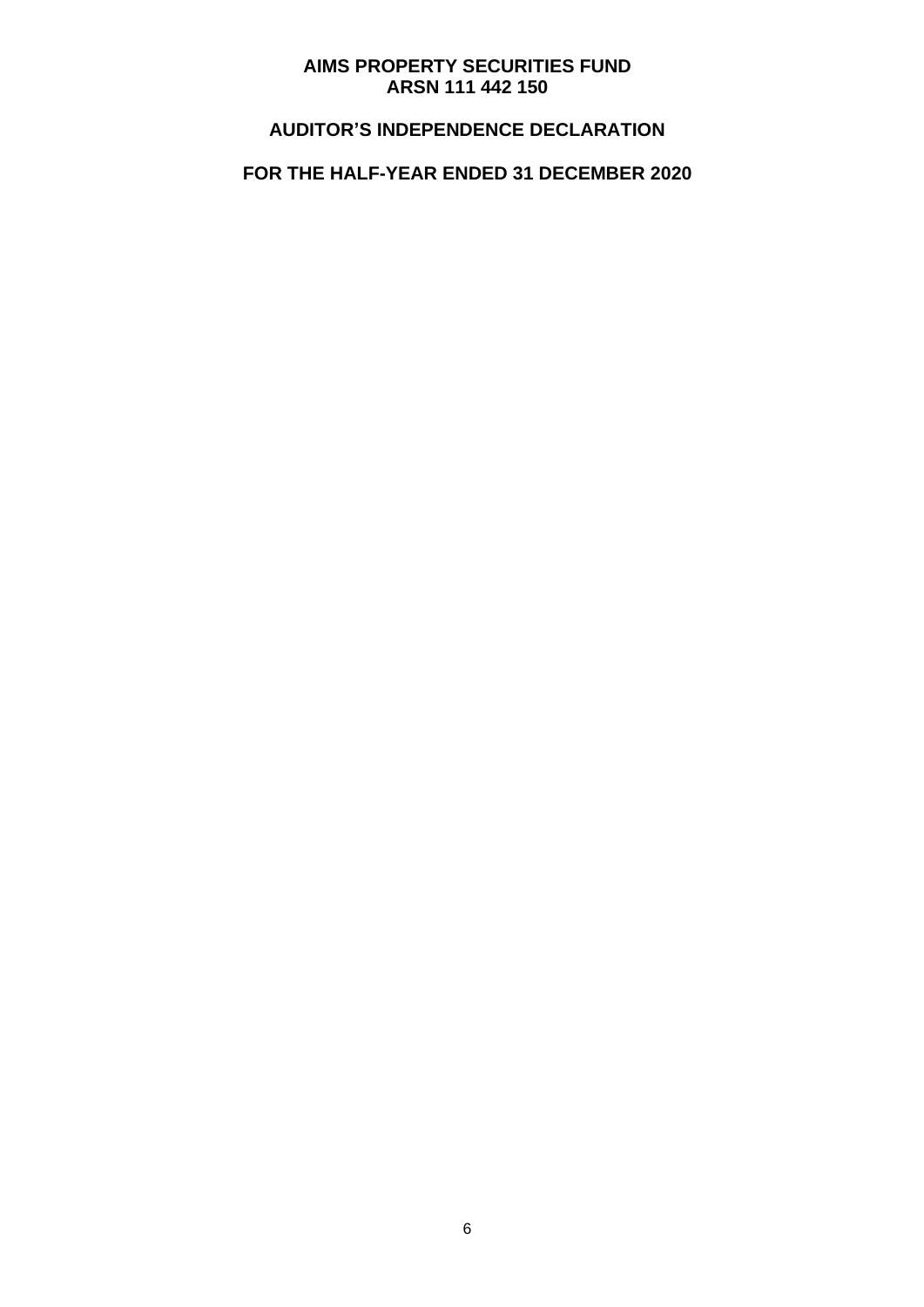### **STATEMENT OF PROFIT OR LOSS AND OTHER COMPREHENSIVE INCOME**

#### **FOR THE HALF-YEAR ENDED 31 DECEMBER 2020**

|                                                                   |             | 31 Dec 2020 | 31 Dec 2019 |
|-------------------------------------------------------------------|-------------|-------------|-------------|
|                                                                   | <b>Note</b> | \$'000      | \$'000      |
| Distribution income                                               |             | 613         | 1,186       |
| Interest income                                                   |             | 65          | 73          |
| Net (losses)/gains on financial assets held at fair value through | 10          |             |             |
| profit or loss                                                    |             | (192)       | 405         |
| Net (losses)/gains on foreign exchange                            |             | (25)        | 4           |
| Net investment income                                             |             | 461         | 1,668       |
|                                                                   |             |             |             |
| Administration expenses                                           | 9           | 620         | 568         |
| <b>Total expenses</b>                                             |             | 620         | 568         |
|                                                                   |             |             |             |
| Net (loss)/gain for the half-year before finance costs            |             | (159)       | 1,100       |
| <b>Finance costs</b>                                              |             |             |             |
| Distribution to unitholders                                       | 7           |             | 556         |
| Change in net assets attributable to Unitholders                  | 5           | (159)       | 544         |
|                                                                   |             |             |             |

The Statement of Profit or Loss and other Comprehensive Income is to be read in conjunction with the notes to the interim financial statements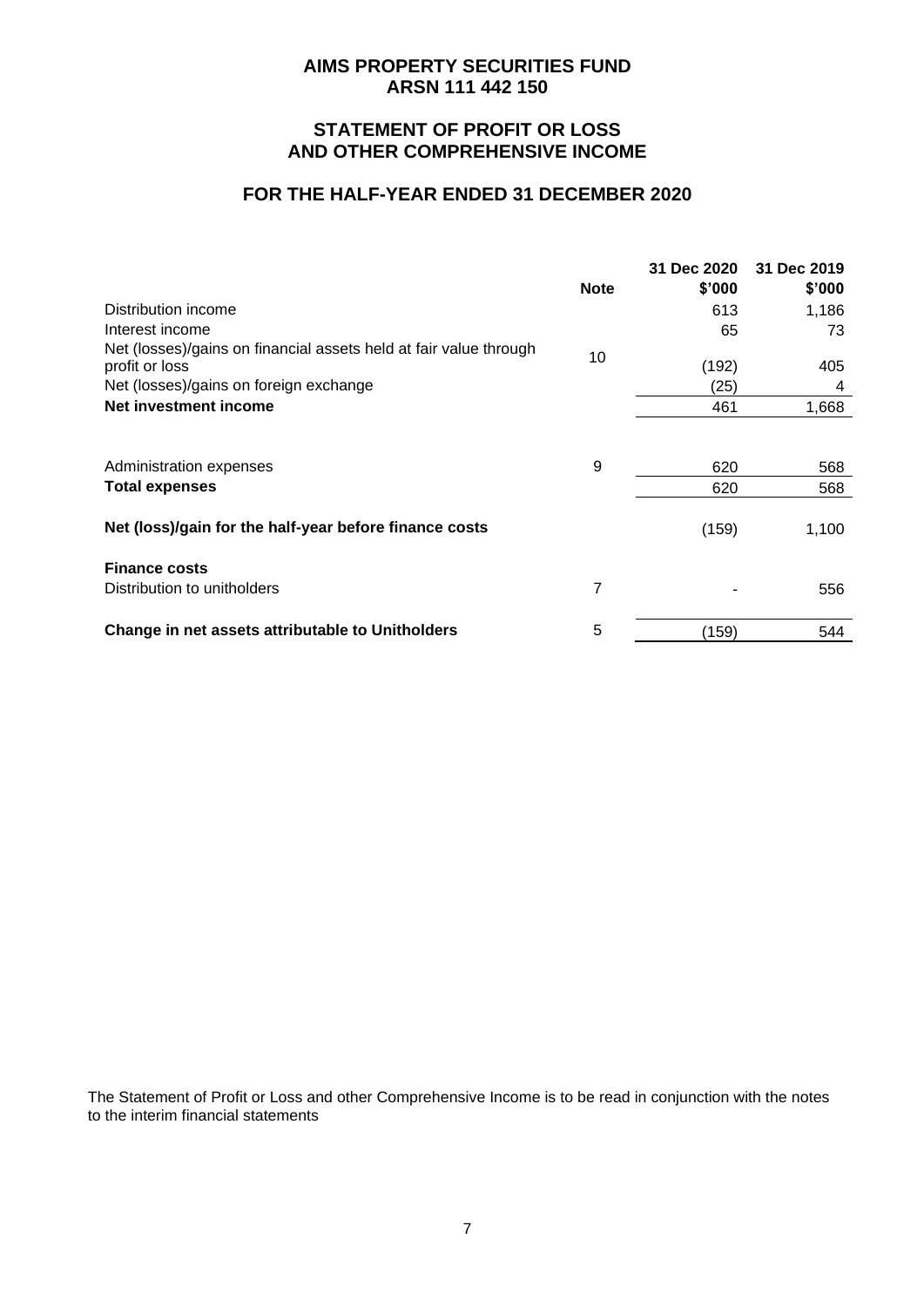# **STATEMENT OF FINANCIAL POSITION**

## **AS AT 31 DECEMBER 2020**

|                                                                      |             | 31 Dec 2020 | 30 Jun 2020 |
|----------------------------------------------------------------------|-------------|-------------|-------------|
| <b>Current Assets</b>                                                | <b>Note</b> | \$'000      | \$'000      |
|                                                                      |             |             |             |
| Cash and cash equivalents                                            |             | 2,022       | 1,671       |
| Trade and other receivables                                          |             | 202         | 532         |
| <b>Total Current Assets</b>                                          |             | 2,224       | 2,203       |
| <b>Non-Current Assets</b>                                            |             |             |             |
| Trade and other receivables                                          |             | 600         | 600         |
| Financial assets held at fair value through profit or loss:          |             |             |             |
| Listed property securities                                           | 4           | 6,423       | 6,251       |
| Unlisted property securities                                         | 4           | 96,062      | 96,426      |
| Other financial assets:                                              |             |             |             |
| Loan to Felix St Fund                                                | 4,8         | 4,000       | 4,000       |
| <b>Total Non-Current Assets</b>                                      |             | 107,085     | 107,277     |
|                                                                      |             |             |             |
| <b>Total Assets</b>                                                  |             | 109,309     | 109,480     |
| <b>Current Liabilities</b>                                           |             |             |             |
| Financial liabilities held at amortised cost:                        |             |             |             |
| Trade and other payables                                             |             | 138         | 150         |
| <b>Total Current Liabilities</b>                                     |             | 138         | 150         |
|                                                                      |             |             |             |
| Total Liabilities (excluding net assets attributable to Unitholders) |             | 138         | 150         |
|                                                                      |             |             |             |
| Net Assets attributable to Unitholders                               | 5           | 109,171     | 109,330     |

The Statement of Financial Position is to be read in conjunction with the notes to the interim financial statements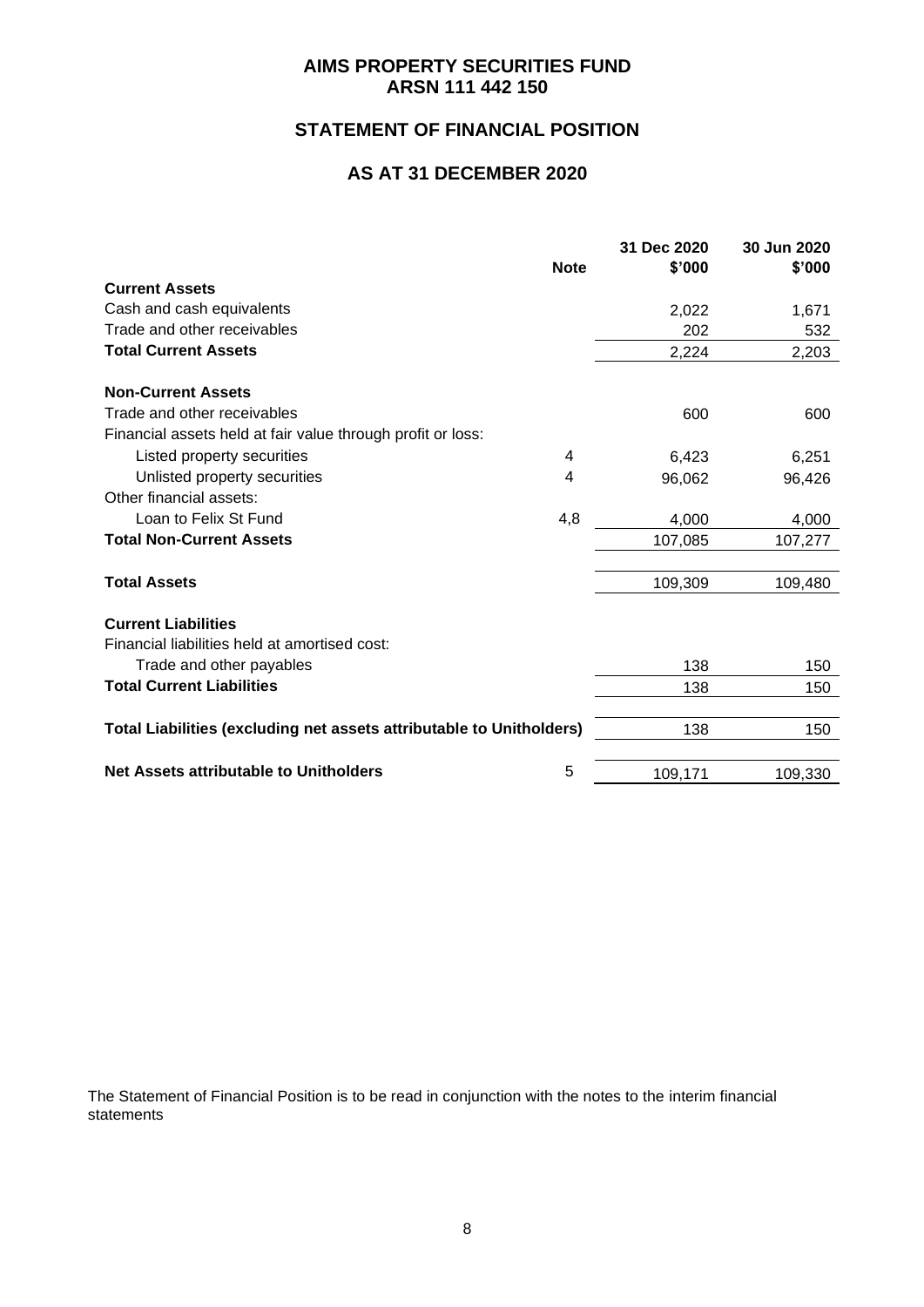# **STATEMENT OF CHANGES IN EQUITY**

### **FOR THE HALF-YEAR ENDED 31 DECEMBER 2020**

The Fund's net assets attributable to Unitholders are classified as a liability under AASB132 Financial Instruments: Presentation. As such the Fund has no equity, and no changes in equity have been presented for the current or comparative period.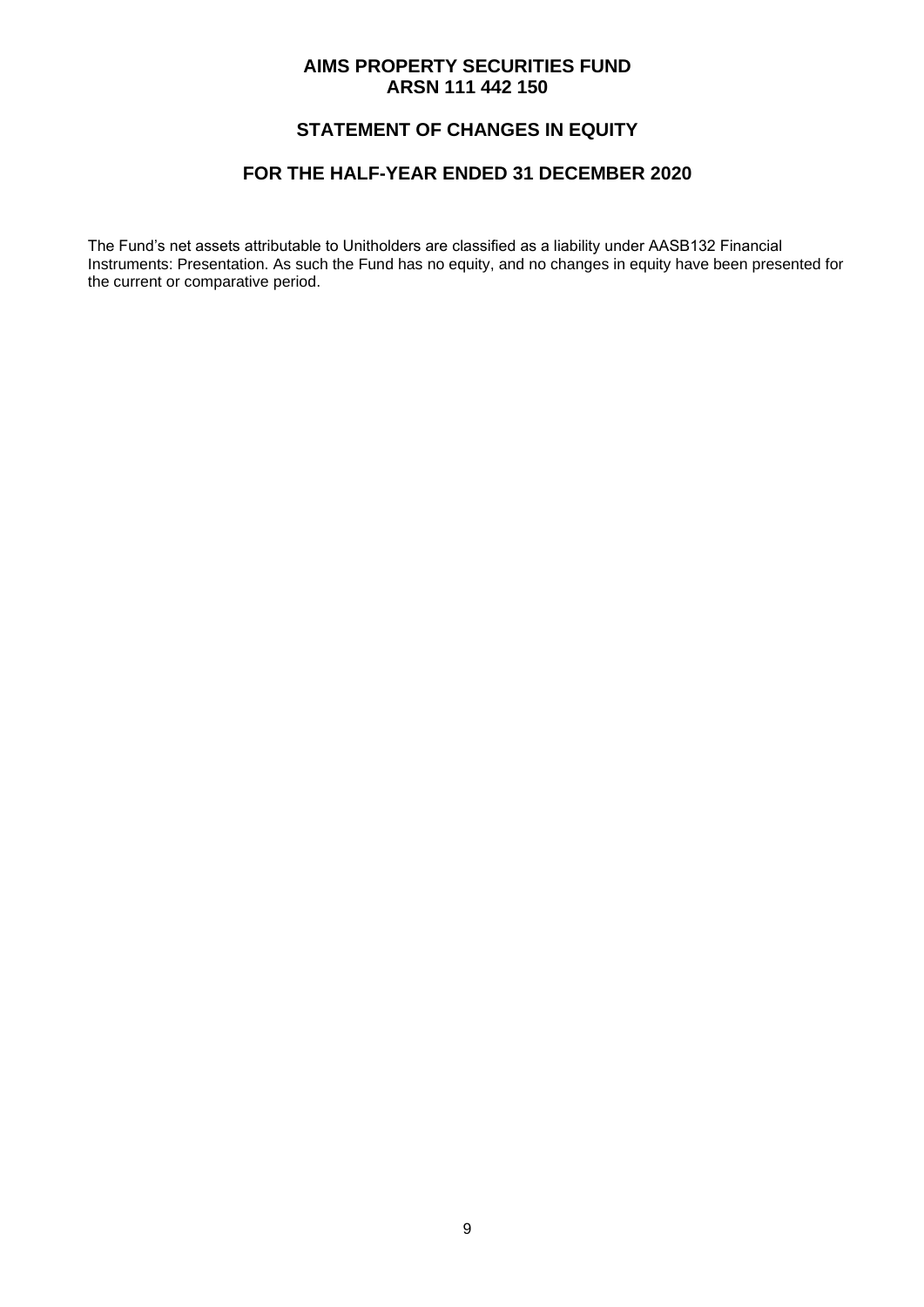# **STATEMENT OF CASH FLOWS**

### **FOR THE HALF-YEAR ENDED 31 DECEMBER 2020**

|                                                         | 31 Dec 2020 | 31 Dec 2019 |
|---------------------------------------------------------|-------------|-------------|
| <b>Note</b>                                             | \$'000      | \$'000      |
| Cash flows from operating activities                    |             |             |
| Distributions received                                  | 931         | 836         |
| Interest received                                       | 65          | 36          |
| Other expenses paid                                     | (645)       | (737)       |
| Net cash inflows from operating activities              | 351         | 135         |
| <b>Cash flows from investing activities</b>             |             |             |
| Proceeds from returns of capital                        |             | 167         |
| Proceeds from matured term deposit                      |             | 4,000       |
| Proceeds from sale of investments                       |             | 1,386       |
| Payment for acquisition of investments                  |             | (6,500)     |
| Net cash used in from investing activities              |             | (947)       |
| <b>Cash flows from financing activities</b>             |             |             |
| Payments for share buyback                              |             | (124)       |
| Distributions paid                                      |             | (513)       |
| Net cash flows used in financing activities             |             | (637)       |
| Net increase/(decrease) in cash and cash equivalents    | 351         | (1, 449)    |
| Cash and cash equivalents at beginning of the half-year | 1,671       | 2,649       |
| Cash and cash equivalents at the end of the half-year   | 2,022       | 1,200       |

The Statement of Cash Flows is to be read in conjunction with the notes to the interim financial statements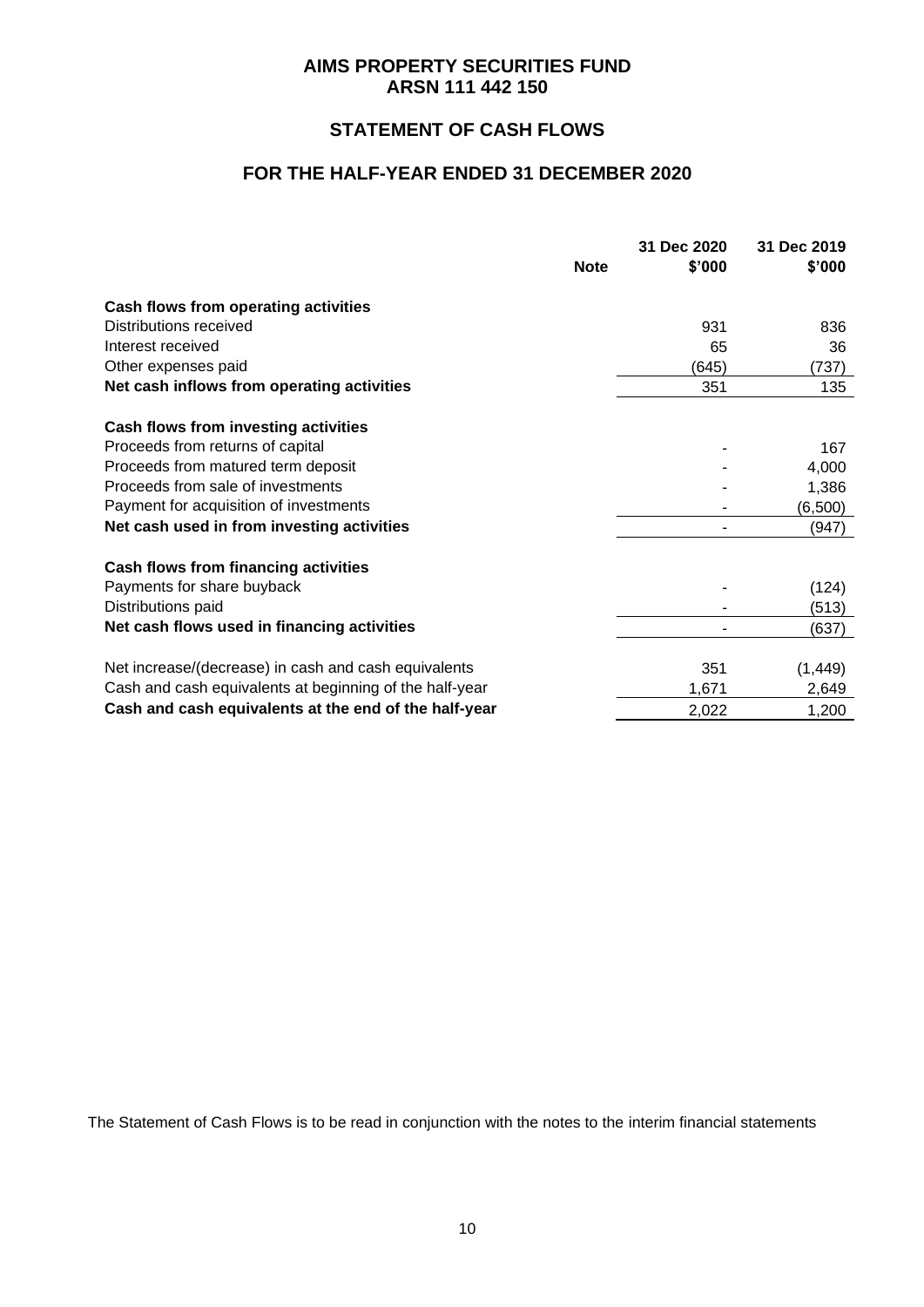## **NOTES TO THE FINANCIAL STATEMENTS**

### **FOR THE HALF-YEAR ENDED 31 DECEMBER 2020**

#### **1. Reporting entity**

AIMS Property Securities Fund (the "Fund") is a fund domiciled in Australia. These interim financial statements ("interim financial statements") are as at and for the six months ended 31 December 2020. The Fund is primarily involved in listed and unlisted property funds' investments.

The annual financial statements of the Fund as at and for the year ended 30 June 2020 are available on the website of the Responsible Entity, AIMS Fund Management Limited, at [www.aimsfunds.com.au.](http://www.aimsfunds.com.au/)

This interim financial report is intended to provide users with an update on the latest annual financial statements of the Fund. It is therefore recommended that this interim financial report be read in conjunction with the annual financial statements of the Fund for the financial year ended 30 June 2020, together with any public announcements made during the half-year ended 31 December 2020.

#### **2. Basis of preparation**

These interim financial statements are general purpose financial statements prepared in accordance with AASB 134 Interim Financial Reporting and the Corporations Act 2001, and with IAS 34 Interim Financial Reporting.

They do not include all of the information required for a complete set of annual financial statements. However, selected explanatory notes are included to explain events and transactions that are significant to an understanding of the changes in the Fund's financial position and performance since the last annual statements as at and for the year ended 30 June 2020.

These interim financial statements were authorised for issue by the Fund's Board of Directors on 23 February 2021.

The Fund is of a kind referred to in ASIC Corporations (Rounding in Financial/Directors' Reports) Instrument 2016/191 and in accordance with the legislative instrument, amounts in the interim financial statements have been rounded off to the nearest thousand dollars unless otherwise stated.

The accounting policies applied in these interim financial statements are the same as those applied in the Fund's financial statements as at and for the year ended 30 June 2020.

#### **3. Use of judgements and estimates**

In preparing these interim financial statements, Management has made judgements, estimates and assumptions that affect the application of accounting policies and the reported amounts of assets and liabilities, income and expense. Actual results may differ from these estimates.

The significant judgements made by Management in applying the Fund's accounting policies and the key sources of estimation were the same as those that applied to the financial statements as at and for the year ended 30 June 2020.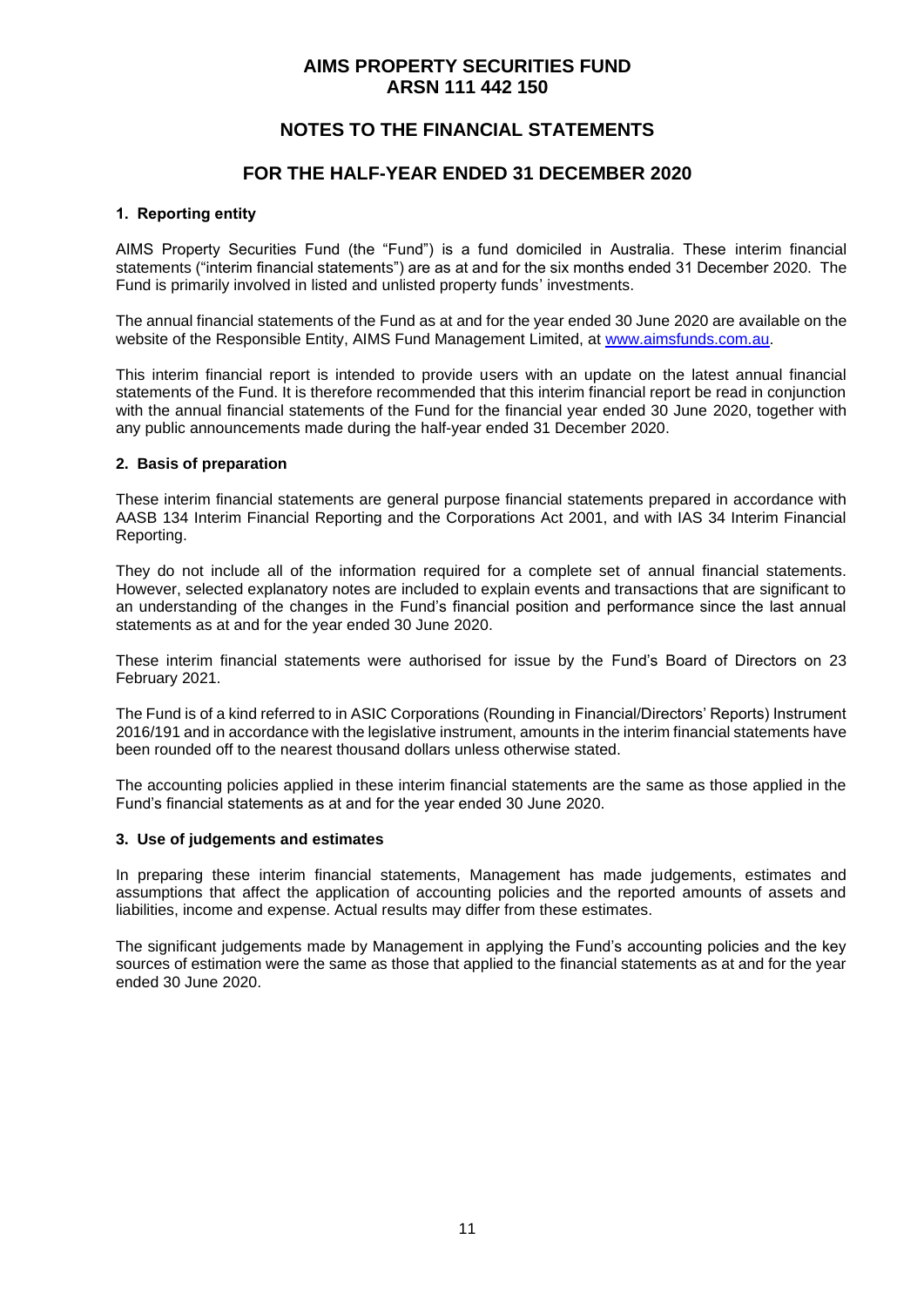# **NOTES TO THE FINANCIAL STATEMENTS**

### **FOR THE HALF-YEAR ENDED 31 DECEMBER 2020**

#### **4. Financial assets**

|                                             | 31 Dec 2020 | 30 Jun 2020 |
|---------------------------------------------|-------------|-------------|
|                                             | \$'000      | \$'000      |
| <b>Financial assets at fair value</b>       |             |             |
| Listed property securities                  | 6.423       | 6,251       |
| Unlisted property securities <sup>(1)</sup> | 96.062      | 96,426      |
|                                             | 102.485     | 102.677     |

(1) The fair value of the unlisted property securities as at the end of the reporting periods are estimated based on the net tangible assets of the underlying funds. This represents the best estimate of fair value of these investments in unlisted schemes. The valuation of the investments will vary in line with the changes in the net tangible asset values of the underlying schemes. The liquidity of the investments is subject to the underlying schemes' performance and/or their ability to sell down assets. As at 31 December 2020 the fair value of investments in closed end funds and open ended funds with no redemption windows amounted to \$96,062,000 (30 June 2020: \$96,426,000).

| Movements in financial assets at fair<br>value | 31 Dec 2020<br><b>Financial</b><br>assets at fair<br>value | 30 Jun 2020<br>Financial<br>assets at fair<br>value |
|------------------------------------------------|------------------------------------------------------------|-----------------------------------------------------|
|                                                | \$'000                                                     | \$'000                                              |
| <b>Opening Balance</b>                         | 102,677                                                    | 107,169                                             |
| Additions - cost                               |                                                            | 6,500                                               |
| Revaluation to fair value                      | (192)                                                      | (5, 493)                                            |
| Term deposit matured                           |                                                            | (4,000)                                             |
| Disposals including returns of capital         |                                                            | (1, 553)                                            |
| <b>Closing Balance</b>                         | 102,485                                                    | 102,677                                             |

#### **5. Net assets attributable to unitholders**

|                                                      | 31 Dec 2020                                |                                                   |                                         |            | 31 Dec 2019                                |                                            |                                                |            |
|------------------------------------------------------|--------------------------------------------|---------------------------------------------------|-----------------------------------------|------------|--------------------------------------------|--------------------------------------------|------------------------------------------------|------------|
|                                                      | No. of<br>Ordinary<br><b>Units</b><br>'000 | No. of<br><b>Deferred</b><br><b>Units</b><br>'000 | No. of<br>Total<br><b>Units</b><br>'000 | \$<br>'000 | No. of<br>Ordinary<br><b>Units</b><br>'000 | No. of<br><b>Deferred</b><br>Units<br>'000 | No. of<br><b>Total</b><br><b>Units</b><br>'000 | \$<br>'000 |
| Opening balance                                      | 44,519                                     | 1,753                                             | 46,272                                  | 109,330    | 44,603                                     | 1,753                                      | 46,359                                         | 114,622    |
| Unit buyback<br>Change in net<br>assets attributable |                                            | $\blacksquare$                                    | $\blacksquare$                          |            | (84)                                       | -                                          | (84)                                           | (124)      |
| to Unitholders                                       |                                            |                                                   | $\blacksquare$                          | (159)      |                                            |                                            | ۰                                              | 544        |
| <b>Closing balance</b>                               | 44,519                                     | 1,753                                             | 46,272                                  | 109,171    | 44,519                                     | 1,753                                      | 46,275                                         | 115,042    |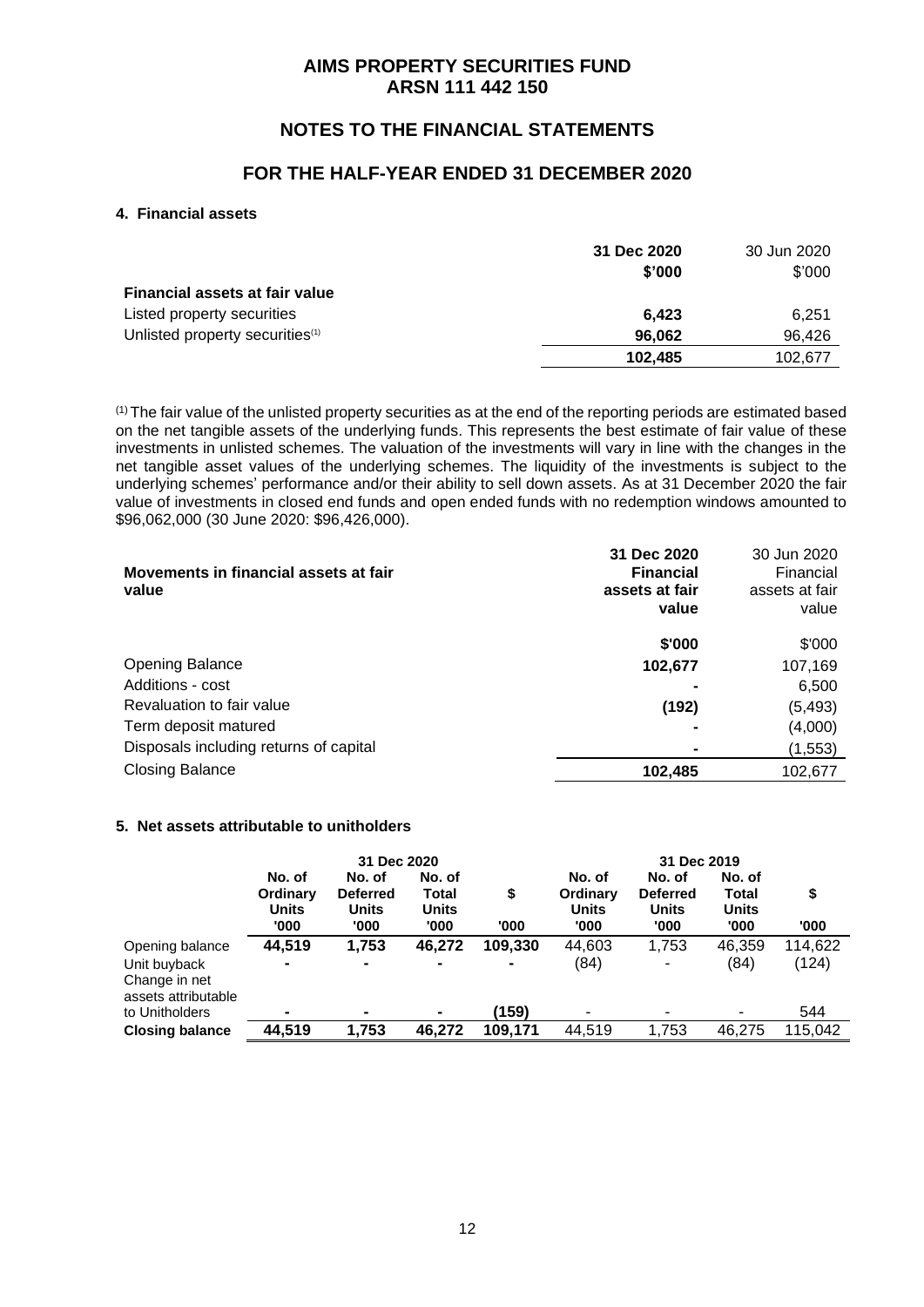# **NOTES TO THE FINANCIAL STATEMENTS**

## **FOR THE HALF-YEAR ENDED 31 DECEMBER 2020**

#### **5. Net assets attributable to unitholders (cont.)**

All Ordinary Units in the Fund carry equal rights and each unit represents a right to the underlying assets of the Fund. Deferred Units in the Fund carry no right to participate in any distribution of the Fund. Deferred Units, issued with no proceeds, are convertible to ordinary units on the terms set out in the Fund's constitution. At 31 December 2020, 1,752,605 (December 2019: 1,752,605) Deferred Units were on issue. These are included in the totals above. Deferred units were issued to the Responsible Entity and will be converted to Ordinary Units to settle performance fees if the performance hurdles were met. However, the supplemental deed of the Fund's constitution removed the payment of performance fees to the Responsible Entity (see Note 9) and as such the Deferred Units will no longer be converted to Ordinary Units.

#### **6. Financial Instruments – Fair value measurement**

The following table shows the fair values of financial assets and financial liabilities measured at fair value, including their levels in the fair value hierarchy.

| 31 Dec 2020                             | Fair Value (\$'000) |                          |         |
|-----------------------------------------|---------------------|--------------------------|---------|
|                                         | Level 1             | Level 2                  | Level 3 |
| Financial assets measured at fair value |                     |                          |         |
| Listed property securities              | 6.423               | $\overline{\phantom{a}}$ |         |
| Unlisted property securities            | ٠                   |                          | 96.062  |
| Loan investments - Felix St             |                     | 4.000                    |         |
|                                         | 6.423               | 4.000                    | 96.062  |

| 30 Jun 2020                             | Fair Value (\$'000)      |         |         |  |
|-----------------------------------------|--------------------------|---------|---------|--|
|                                         | Level 1                  | Level 2 | Level 3 |  |
| Financial assets measured at fair value |                          |         |         |  |
| Listed property securities              | 6.251                    | ۰       |         |  |
| Unlisted property securities            | $\overline{\phantom{a}}$ | ٠       | 96.426  |  |
| Loan investments - Felix St             |                          | 4.000   |         |  |
|                                         | 6.251                    | 4.000   | 96.426  |  |

The different levels have been defined as follows:

• Level 1: quoted prices (unadjusted) in active markets for identical assets or liabilities

- Level 2: inputs other than quoted prices included within Level 1 that are observable for the asset or liability, either directly (i.e. as prices) or indirectly (i.e. derived from prices)
- Level 3: inputs for the asset or liability that are not based on observable market data (unobservable inputs).

#### **Valuation technique and significant unobservable inputs**

The following table shows the valuation techniques used in measuring Level 2 and 3 fair values, as well as the significant unobservable inputs used.

There are no changes in valuation technique compared to 30 June 2020.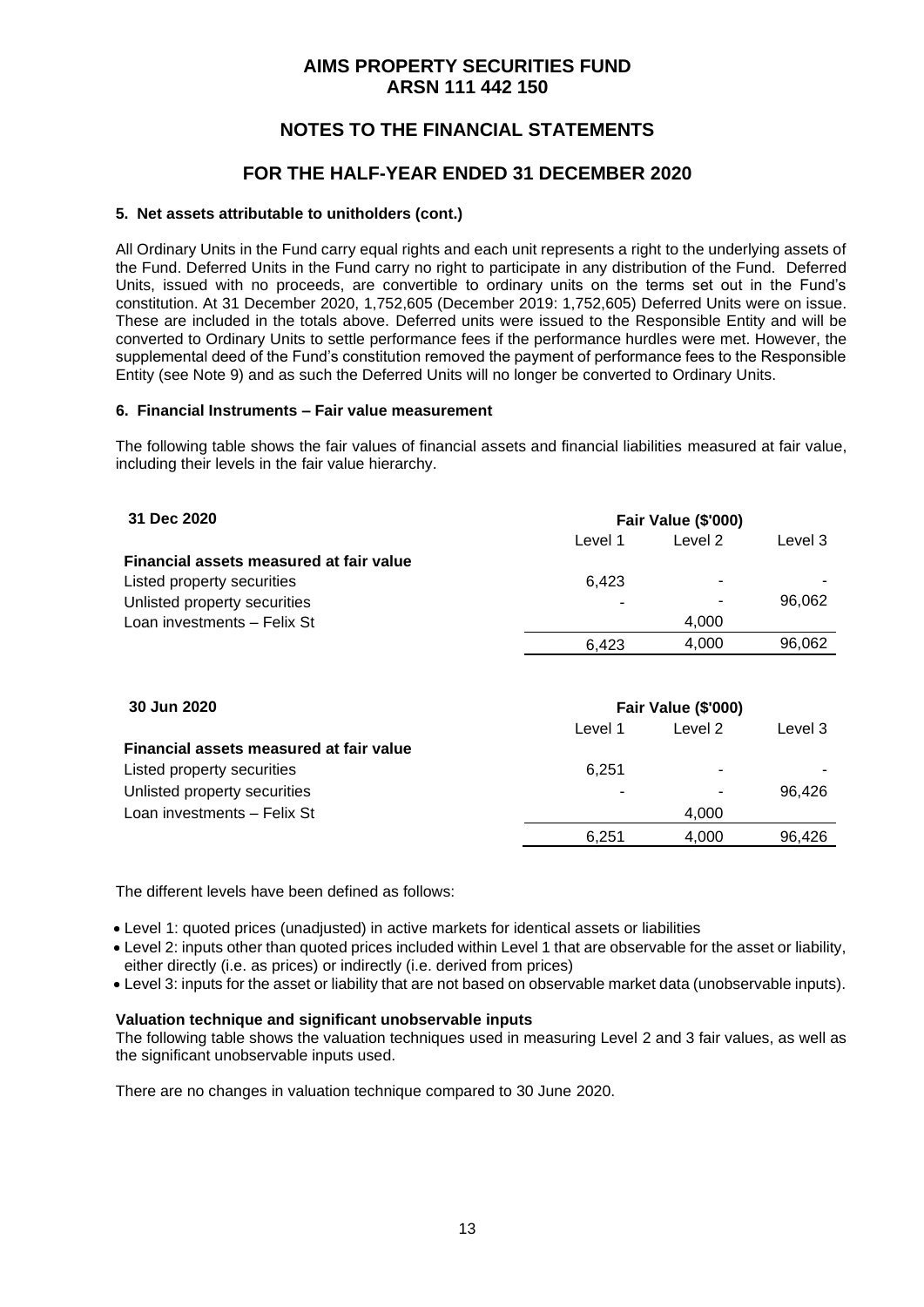# **NOTES TO THE FINANCIAL STATEMENTS**

## **FOR THE HALF-YEAR ENDED 31 DECEMBER 2020**

#### **6. Financial Instruments – Fair value measurement (cont.)**

| <b>Type</b>                                       |                | <b>Valuation technique</b>                                                                                                                                                                                                                                              |           | <b>Significant unobservable</b><br>inputs                                                                                                   |           | Inter-relationship between<br>key unobservable inputs<br>and fair value<br>measurement                                   |
|---------------------------------------------------|----------------|-------------------------------------------------------------------------------------------------------------------------------------------------------------------------------------------------------------------------------------------------------------------------|-----------|---------------------------------------------------------------------------------------------------------------------------------------------|-----------|--------------------------------------------------------------------------------------------------------------------------|
| Unlisted<br>property<br>securities<br>$-$ Level 3 | $\bullet$<br>٠ | Net Tangible Asset:<br>Investments in unlisted<br>managed investment<br>schemes are recorded at<br>the Net Tangible Asset<br>(NTA) price as reported<br>by the managers of such<br>schemes at the reporting<br>date<br>Exit unit price provided<br>by the fund managers | $\bullet$ | As the underlying funds<br>are unlisted and frozen<br>for redemptions, it is<br>uncertain that the<br>investments can be<br>realised at NTA | $\bullet$ | The estimated fair value<br>would increase/<br>(decrease) if the NTA of<br>the underlying funds<br>increases/(decreases) |

#### **Transfers between Level 1, 2 and 3**

There have been no transfers between level 1, 2 and 3 during the period.

#### **Level 3 fair values**

The following table shows reconciliation from the opening balances to the closing balances for Level 3 fair values.

|                                        | <b>Unlisted property</b><br>securities | Unlisted property<br>securities |
|----------------------------------------|----------------------------------------|---------------------------------|
| <b>Level 3 Reconciliation</b>          | 31 Dec 2020                            | 30 Jun 2020                     |
|                                        | (\$'000)                               | (\$'000)                        |
| Opening balance                        | 96,426                                 | 93,010                          |
| Change in fair value - unrealised      | (364)                                  | (3,055)                         |
| Additions - cost                       |                                        | 6500                            |
| In specie distribution                 | $\blacksquare$                         | 138                             |
| Disposals including returns of capital | -                                      | (167)                           |
| Closing balance                        | 96,062                                 | 96,426                          |
|                                        |                                        |                                 |

#### **Sensitivity analysis**

For the fair values of investments in closed end funds and open ended funds with no redemption window (see note 4), changes to the NTA, holding other inputs constant, would have the following effects.

| Impact on profit or (loss)                  | 31 Dec 2020 | 30 Jun 2020 |
|---------------------------------------------|-------------|-------------|
|                                             | \$'000      | \$'000      |
| +10.00% (1000 basis points) of the NTA/unit | 9.606       | 9.643       |
| -10.00% (1000 basis points) of the NTA/unit | (9,606)     | (9,643)     |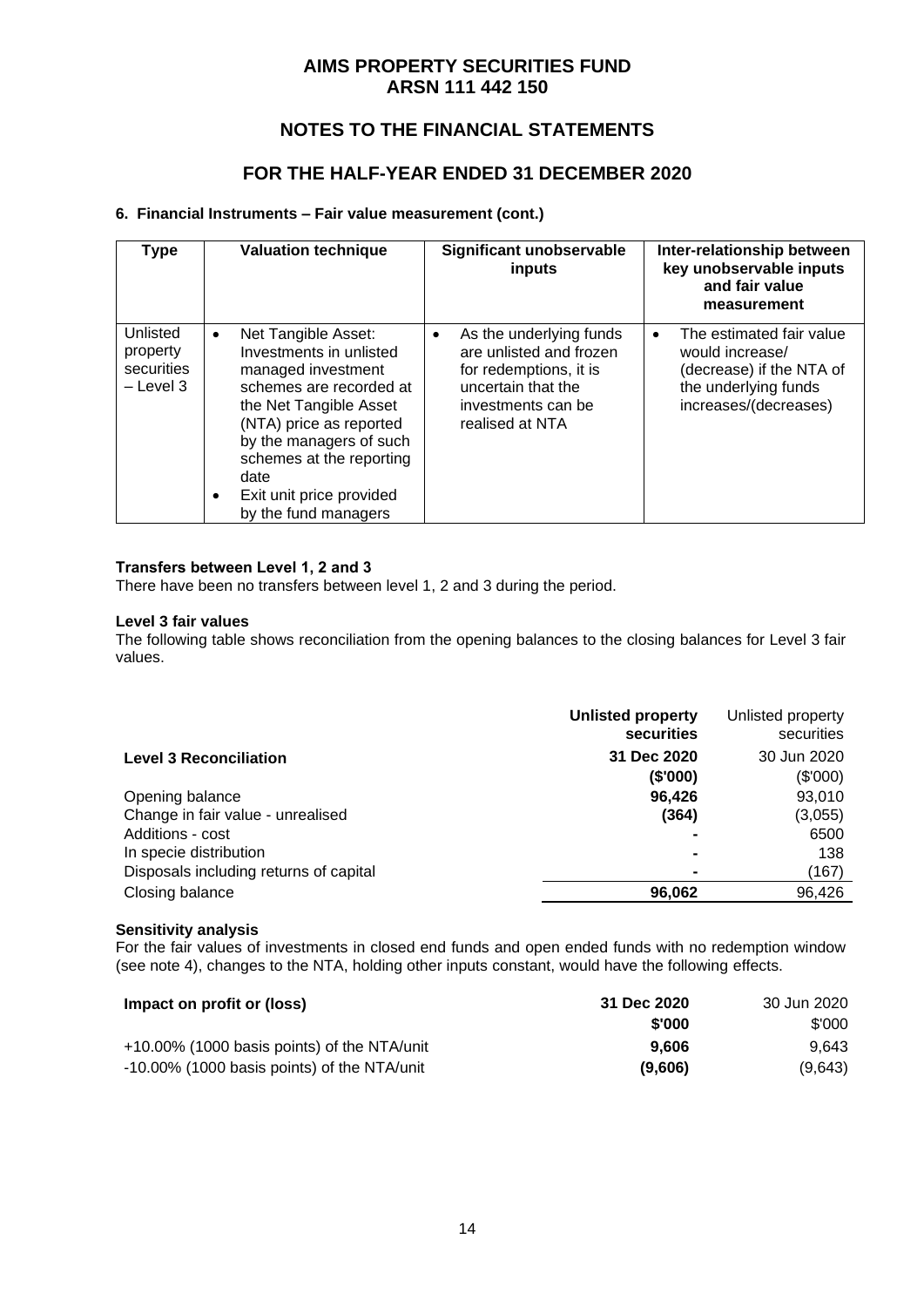## **NOTES TO THE FINANCIAL STATEMENTS**

### **FOR THE HALF-YEAR ENDED 31 DECEMBER 2020**

#### **7. Distributions paid and payable**

|                               |                | 31 Dec 2020    |        | 31 Dec 2019    |  |
|-------------------------------|----------------|----------------|--------|----------------|--|
|                               | \$'000         | Cents per unit | \$'000 | Cents per unit |  |
| Sep quarter distribution paid | $\blacksquare$ | $\blacksquare$ | 238    | 0.535          |  |
| Dec quarter distribution paid | $\blacksquare$ | $\blacksquare$ | 318    | 0.7142         |  |
|                               | $\blacksquare$ | $\blacksquare$ | 556    | 1.2492         |  |

In May 2020, the Fund announced that due to the uncertainty of the current market conditions as a result of the COVID-19 pandemic, in the best interests of the fund's unitholders, the prudent course of action is to cease distributions from the June quarter onwards.

In accordance with the Fund's constitution and applicable taxation legislation, the Fund distributes its taxable income in full to the Unitholders who are presently entitled to the income. As the Fund fully distributes its taxable income, it is not subject to tax.

Financial assets held at fair value may include unrealised capital gains. Should such a gain be realised, that portion of the gain that is subject to capital gains tax will be distributed so that the Fund is not subject to capital gains tax.

Realised capital losses are not distributed to Unitholders and are retained in the Fund to be offset against any current or future realised capital gains. If realised capital gains exceed realised capital losses, the excess is distributed to the Unitholders.

Distributions to Unitholders are made net of any applicable withholding tax. Distributions to Singapore Unitholders are the Singapore dollar (SGD) equivalent of the Australian distribution.

#### **8. Related parties**

All transactions with related parties are conducted on normal commercial terms and conditions. From time to time, the Responsible Entity or its director-related entities may buy or sell units in the Fund. These transactions are subject to the same terms and conditions as those entered into by other Fund investors and are subject to corporate governance policies of AIMS Financial Group.

#### *Loan and guarantee to AIMS Property Fund (Felix St)*

AIMS Property Fund (Felix St) successfully obtained a new debt facility, to refinance part of the loan, which expired on 16 December 2020. As part of the new debt facility agreement, the Fund provided a guarantee to the new lender, to remedy any default in interest payments. The existing two loans, which amount to \$4 million, remain between the Fund and AIMS Property Fund (Felix St), under a newly drafted loan agreement that combines the two loans into one single \$4 million loan.

Other than as noted above, the Responsible Entity is not aware of any other related party transactions.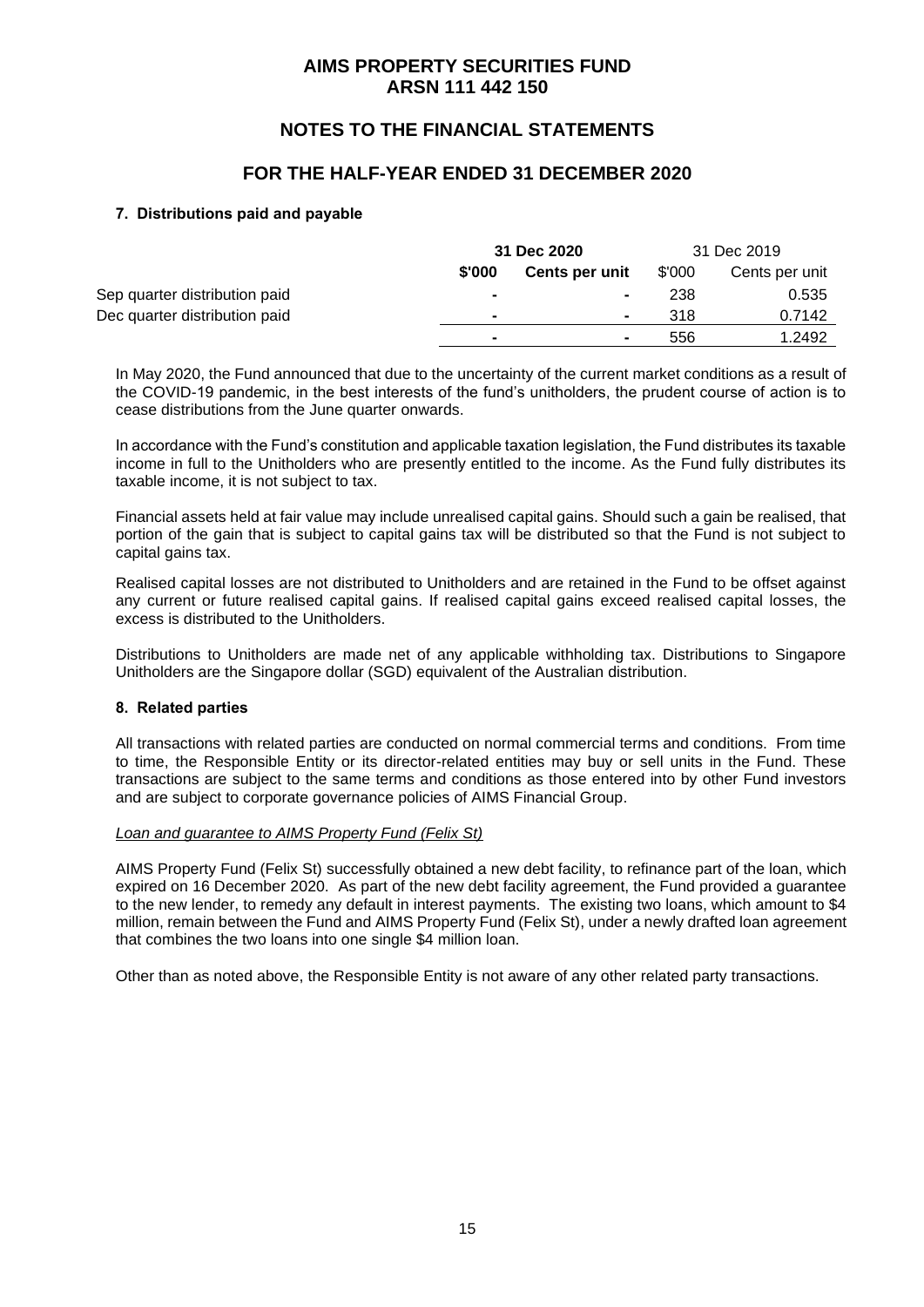## **NOTES TO THE FINANCIAL STATEMENTS**

### **FOR THE HALF-YEAR ENDED 31 DECEMBER 2020**

#### **9. Administrative Expenses**

|                         | 31 Dec 2020 | 31 Dec 2019 |
|-------------------------|-------------|-------------|
|                         | \$'000      | \$'000      |
| Professional fees       | 23          | 19          |
| Expenses reimbursement* | 498         | 410         |
| Listing fees            | 46          | 52          |
| Custodian fees          | 31          | 31          |
| Share registry fees     | 13          | 21          |
| Other expenses          | 9           | 35          |
|                         | 620         | 568         |

\*Prior to 30 November 2016, the Responsible Entity was entitled to a responsible entity fee and an administration fee, as disclosed in the Fund's Product Disclosure Statement.

From 1 December 2016, the supplemental deed of the Fund's constitution removed the payment of any management fee, performance fee or other remuneration to AIMS Fund Management Limited, as the responsible entity of the Fund. AIMS Fund Management Limited continues to act as Responsible Entity and manager of the Fund but will not be entitled to receive any fees under the Constitution. Under the supplemental deed, AIMS Fund Management Limited continues to be entitled to be reimbursed out of the assets of the Fund for the reasonable and proper costs and expenses incurred by the Responsible Entity in engaging key persons to provide the necessary management services for the ongoing management of the Fund.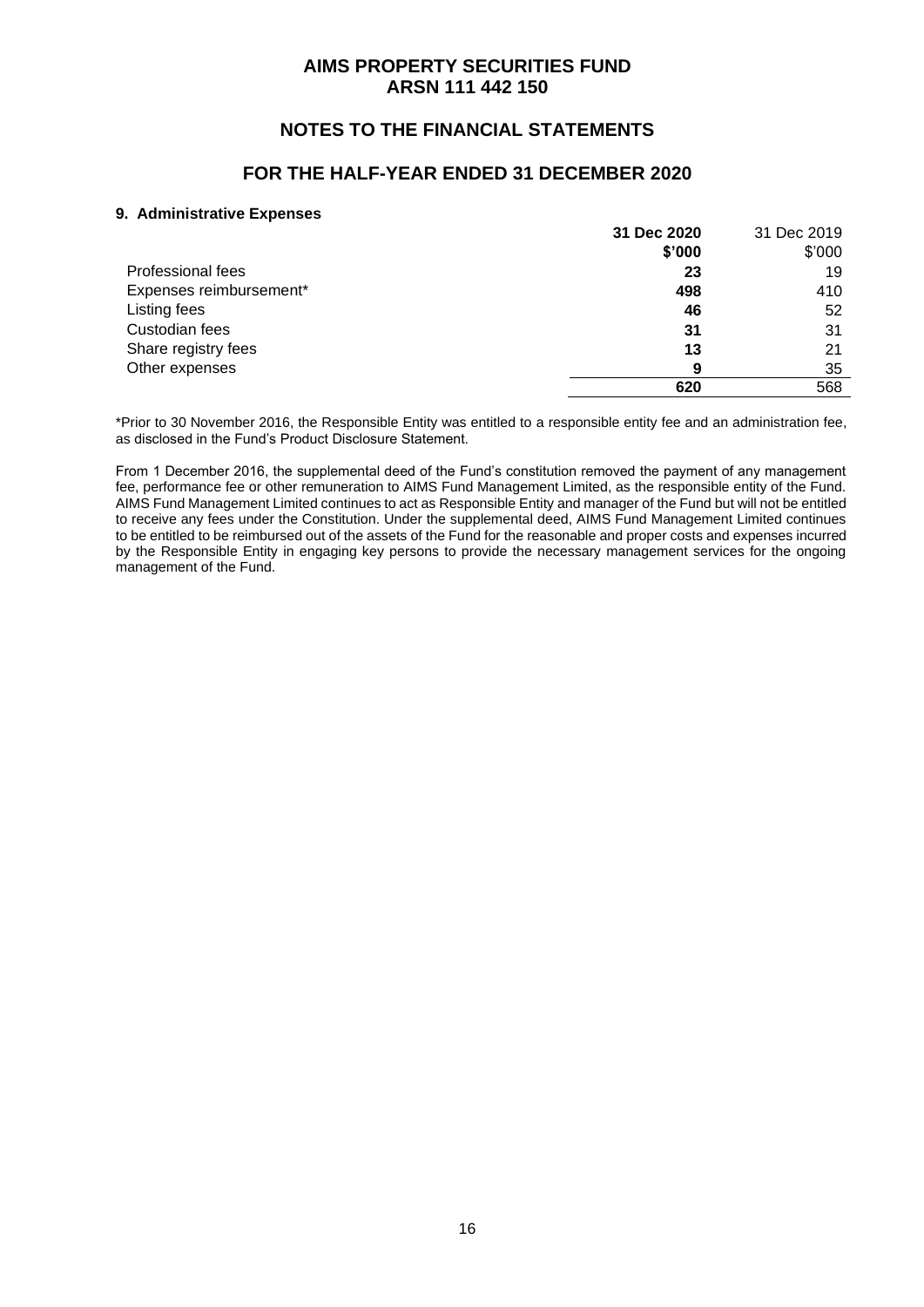### **NOTES TO THE FINANCIAL STATEMENTS**

#### **FOR THE HALF-YEAR ENDED 31 DECEMBER 2020**

#### **10. Operating segments**

The Fund invests in a portfolio of property related securities diversified by property sectors, geographic locations and fund managers. The performance of the portfolio as a whole and of each investment is reported to and reviewed by the Board of the Responsible Entity at least quarterly. All decisions relating to acquisitions, disposal and asset allocation are made in accordance with the Fund's investment policy and required to be approved by the Board of the Responsible Entity during the year ended 30 June 2020, the Fund has reassessed that each investment is considered a reportable segment. Comparatives have been revised to comply with the current period presentation.

Information related to each reportable segment is set out below. Distribution income and changes in fair value of each investment are used to measure performance because the Board believe that this information is the most relevant in evaluating the results of the respective segments.

**31/12/2020** 31/12/2019

#### *Financial performance*

|                                    |                    | <b>0.7.425040</b>             |                                                                 |                                   | 0 1 1 <b>4 4 5 1 7 1 7 1 7 4 7 4 7 7 7 7 7 7 7</b> |                          |                            |
|------------------------------------|--------------------|-------------------------------|-----------------------------------------------------------------|-----------------------------------|----------------------------------------------------|--------------------------|----------------------------|
| <b>Investments</b>                 | <b>Sectors</b>     | <b>Distribution</b><br>income | <b>Changes in</b><br>fair value<br>(realised and<br>unrealised) | <b>Total</b><br>segment<br>income | <b>Distribution</b><br>income                      | Changes in<br>fair value | Total<br>segment<br>income |
| <b>Listed</b>                      |                    | \$'000                        | \$'000                                                          | \$'000                            | \$'000                                             | \$'000                   | \$'000                     |
| <b>Blackwall Limited</b>           | <b>Diversified</b> | 58                            | 331                                                             | 389                               | 58                                                 | 83                       | 141                        |
| <b>AIMS APAC REIT</b>              | Industrial         | 152                           | (163)                                                           | (11)                              | 201                                                | (47)                     | 154                        |
| Arena REIT                         | Childcare          |                               | 3                                                               | 3                                 |                                                    | 30                       | 30                         |
| <b>Unlisted</b>                    |                    |                               |                                                                 |                                   |                                                    |                          |                            |
| AIMS Property Fund (St Kilda Road) | Office             |                               | 285                                                             | 285                               | 58                                                 | 89                       | 147                        |
| <b>AIMS Total Return Fund</b>      | <b>Diversified</b> |                               | 136                                                             | 136                               |                                                    | 83                       | 83                         |
| AIMS Property Fund (Felix St)      | Office             |                               | (1,092)                                                         | (1,092)                           |                                                    | (377)                    | (377)                      |
| AIMS Property Fund (Laverton)      | Industrial         | 374                           | (59)                                                            | 315                               | 654                                                | 243                      | 897                        |
| Waratah Hotel Group                | <b>Pubs</b>        | 29                            | 813                                                             | 842                               | (80)                                               | 167                      | 87                         |
| <b>WOTSO Limited</b>               | <b>Diversified</b> |                               |                                                                 |                                   |                                                    |                          |                            |
| AIMS Real Estate Opportunity Fund  | <b>Diversified</b> |                               | (446)                                                           | (446)                             | 295                                                | 134                      | 429                        |
| <b>Total by segments</b>           |                    | 613                           | (192)                                                           | 421                               | 1,186                                              | 405                      | 1,591                      |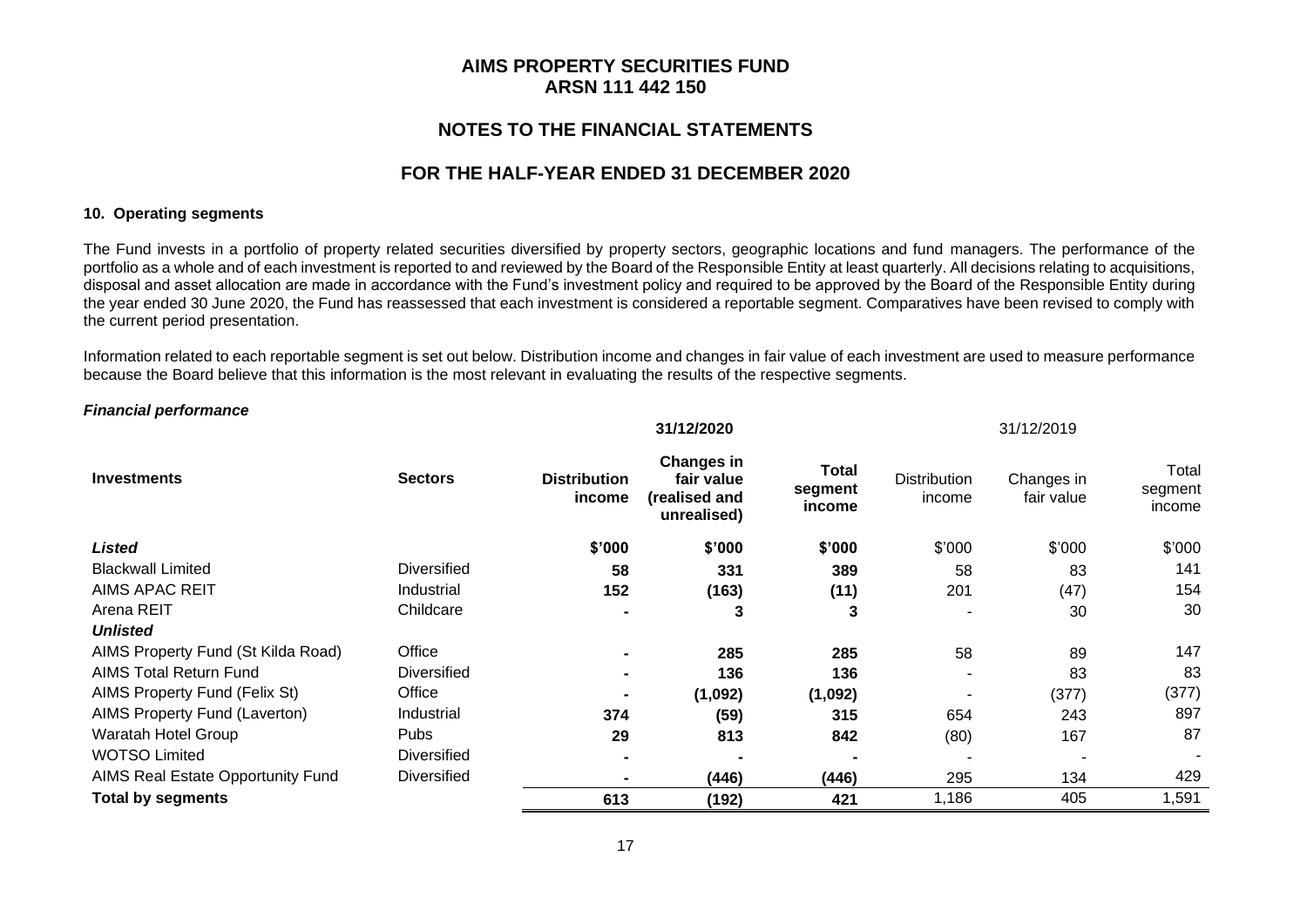## **NOTES TO THE FINANCIAL STATEMENTS**

#### **FOR THE HALF-YEAR ENDED 31 DECEMBER 2020**

#### **10. Operating segments (continued)**

#### **Segment assets**

|                                    |                    |                   | 31/12/2020               |                 |                        | 30/06/2020               |                            |
|------------------------------------|--------------------|-------------------|--------------------------|-----------------|------------------------|--------------------------|----------------------------|
| <b>Investments</b>                 | <b>Sectors</b>     | Carrying<br>value | Accrued<br>income        | Total<br>assets | segment Carrying value | Accrued<br>income        | Total<br>segment<br>assets |
| <b>Listed</b>                      |                    | \$'000            | \$'000                   | \$'000          | \$'000                 | \$'000                   | \$'000                     |
| <b>Blackwall Limited</b>           | Diversified        | 1,312             |                          | 1,312           | 981                    | ۰                        | 981                        |
| AIMS APAC REIT                     | Industrial         | 5,096             | ٠                        | 5,096           | 5,260                  | ٠                        | 5,260                      |
| Arena REIT                         | Childcare          | 14                |                          | 14              | 11                     | $\overline{\phantom{a}}$ | 11                         |
| <b>Unlisted</b>                    |                    |                   |                          |                 |                        |                          |                            |
| AIMS Property Fund (St Kilda Road) | Office             | 27,771            |                          | 27,771          | 27,486                 | ٠                        | 27,486                     |
| AIMS Total Return Fund             | <b>Diversified</b> | 5,950             |                          | 5,950           | 5,814                  |                          | 5,814                      |
| AIMS Property Fund (Felix St)      | Office             | 9,246             | 619                      | 9,865           | 10,337                 | 619                      | 10,956                     |
| AIMS Property Fund (Laverton)      | Industrial         | 24,000            | 177                      | 24,177          | 24,059                 | 259                      | 24,318                     |
| Waratah Hotel Group                | Pubs               | 2,883             |                          | 2,883           | 2,070                  | ٠                        | 2,070                      |
| <b>WOTSO Limited</b>               | Diversified        | 1,312             |                          | 1,312           | 1,312                  | $\overline{\phantom{a}}$ | 1,312                      |
| AIMS Real Estate Opportunity Fund  | Diversified        | 24,901            | $\overline{\phantom{a}}$ | 24,901          | 25,347                 | 235                      | 25,582                     |
| <b>Total by segments</b>           |                    | 102,485           | 796                      | 103,281         | 102,677                | 1,113                    | 103,790                    |
|                                    |                    |                   |                          |                 |                        |                          |                            |

|                                          | 31/12/2020 | 30/06/2020 |
|------------------------------------------|------------|------------|
|                                          | \$'000     | \$'000     |
| <b>Reconciliations of segment assets</b> |            |            |
| Total segment assets                     | 103,281    | 103,790    |
| Cash and cash equivalents                | 2,022      | 1,671      |
| Other assets                             | 6          | 19         |
| Term deposit                             |            |            |
| Loan to Felix St Fund                    | 4,000      | 4,000      |
| <b>Total assets</b>                      | 109,309    | 109,480    |

|                                          | 31/12/2020 | 31/12/2019 |
|------------------------------------------|------------|------------|
|                                          | \$'000     | \$'000     |
| <b>Reconciliations of segment income</b> |            |            |
| Total segment income                     | 421        | 1,591      |
| Interest income                          | 65         | 73         |
| Gain on foreign exchange                 | (25)       |            |
| Net Investment income                    | 461        |            |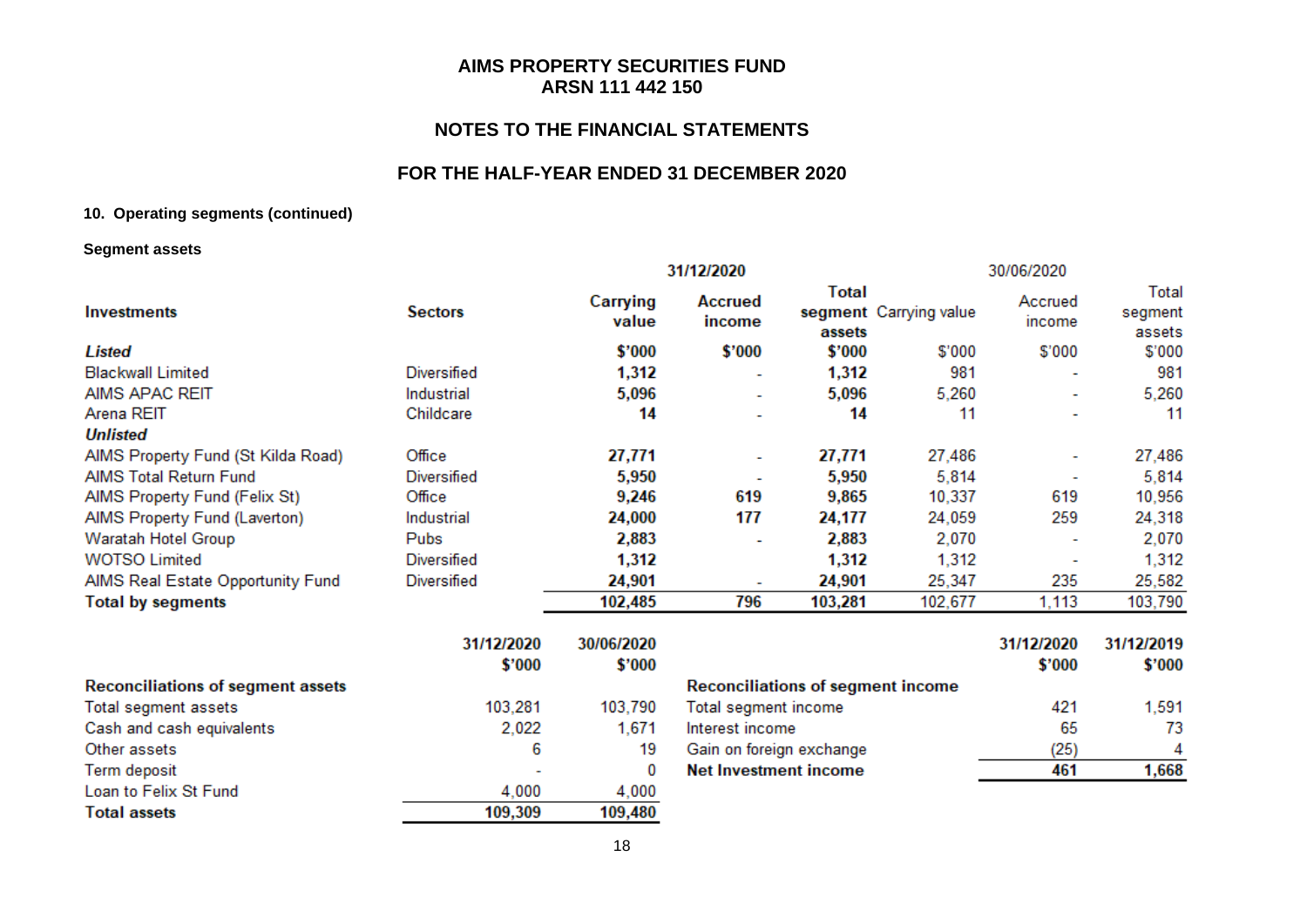## **NOTES TO THE FINANCIAL STATEMENTS**

### **FOR THE HALF-YEAR ENDED 31 DECEMBER 2020**

#### **11. Capital commitments and contingent liabilities and assets**

The directors of the Responsible Entity are not aware of any other potential liabilities, claims, contingent assets or capital commitments against the Fund as at balance date.

#### **12. Subsequent events**

As reported to unit holders on 5 February 2021, the trustee of the Fund's underlying investment in the AIMS Property Fund (Laverton), received communication on 4 February 2021 that the single tenant of the asset owned by the AIMS Property Fund (Laverton), being Autocare Services Pty Limited, was placed under voluntary administration.

FTI Consulting have been appointed as the administrators and they estimate that a review of the Autocare Services Pty Limited business will take approximately three months. The administrators have indicated in writing that rental payments will continue from the date of their appointment, until further notice.

As at 30 June 2020, AIMS Property Fund (Laverton) made up 22% of the Fund's total Net Asset Value and contributed 49% to the Fund's distribution income. The asset owned by AIMS Property Fund (Laverton) is categorised as industrial.

The Responsible Entity will be closely monitoring the progress of the review by FTI Consulting and will provide further material information to the market, as and when it becomes available.

Aside from the above, there have not been any other events of a material and unusual nature likely in the opinion of the Responsible Entity, to significantly affect the operations of the Fund, the results of the operations, or the state of affairs of the Fund, in future financial years.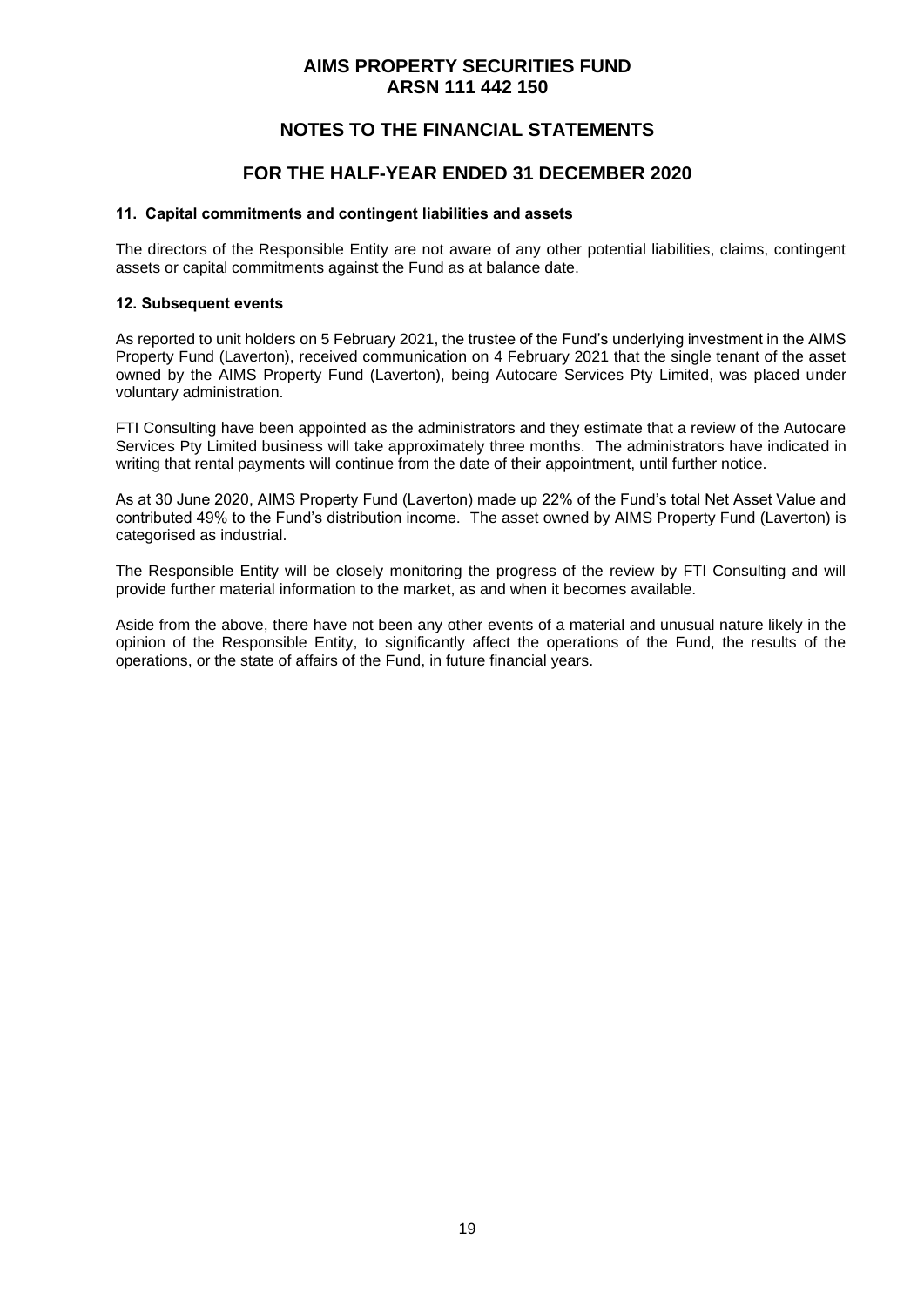## **DIRECTORS' DECLARATION**

### **FOR THE HALF-YEAR ENDED 31 DECEMBER 2020**

The directors of the Responsible Entity for AIMS Property Securities Fund ("the Fund") declare that:

- (a) the interim financial statements and notes set out on pages 7 to 19 are in accordance with the *Corporations Act 2001*, including:
	- (i) giving a true and fair view of the Fund's financial position as at 31 December 2020 and of its performance, for the half-year ended on that date;
	- (ii) complying with Australian Accounting Standard AASB 134 *interim financial reporting* and the Corporations Regulations 2001; and
- (b) there are reasonable grounds to believe that the Fund will be able to pay its debts as and when they become due and payable.

This declaration is made in accordance with a resolution of the Directors.

 $\sqrt{\frac{1}{2}}$ 

Mr George Wang Executive Chairman

**Dated this 23 th day of February 2021**